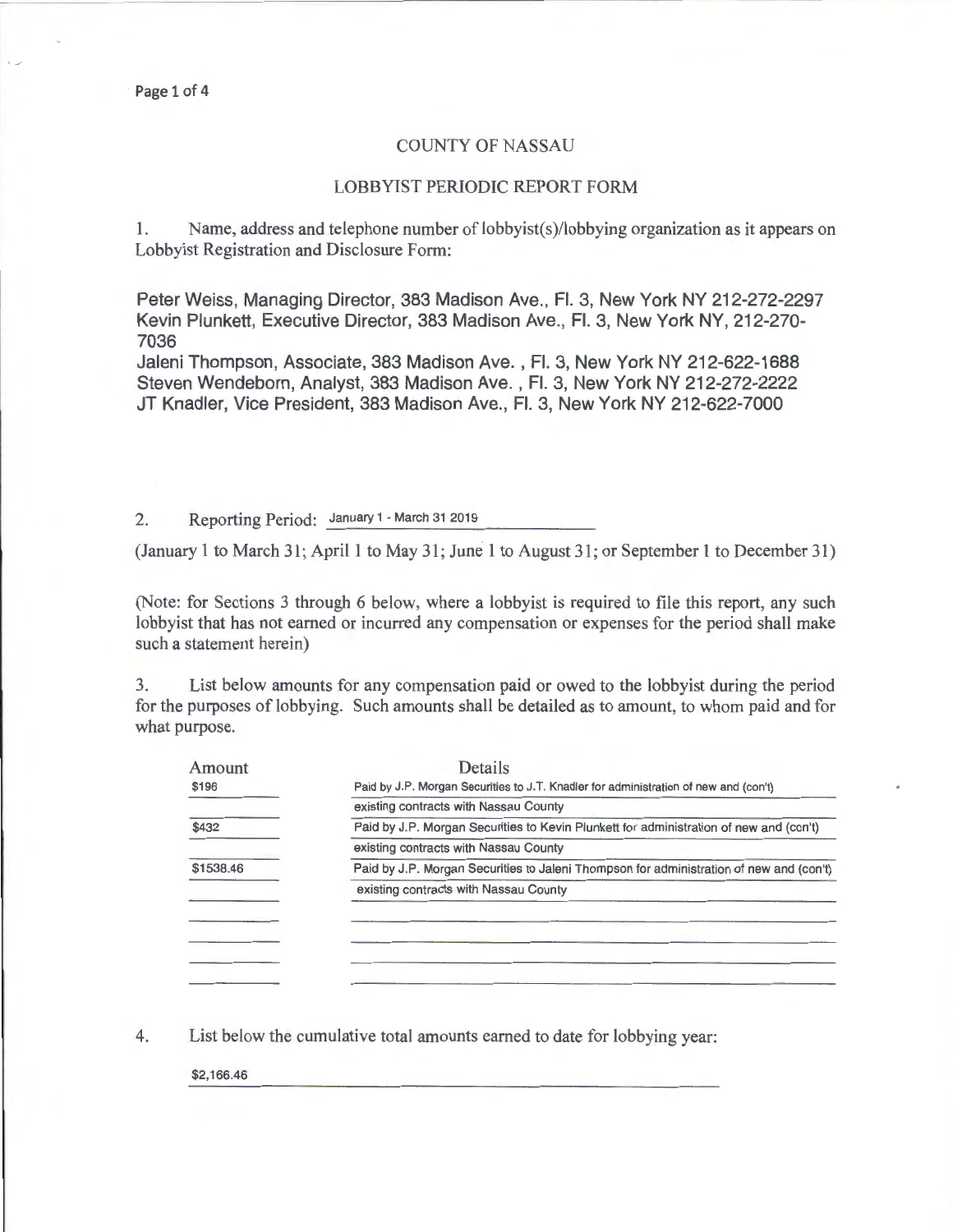Page 2 of 4

5. List below amounts for any expenses expended or incurred by the lobbyist during the period for the purposes of lobbying. Such amounts shall be detailed as to amount, to whom paid and for what purpose.

--------------------------- --------------~---- -- ---

| Amount<br>\$136.40 | Details<br>Printing Costs for pitch books                                                                              |  |
|--------------------|------------------------------------------------------------------------------------------------------------------------|--|
|                    |                                                                                                                        |  |
|                    |                                                                                                                        |  |
|                    |                                                                                                                        |  |
|                    | <u> 1980 - Andrea San Andrea Andrea Andrea Andrea Andrea Andrea Andrea Andrea Andrea Andrea Andrea Andrea Andrea A</u> |  |
|                    |                                                                                                                        |  |
|                    |                                                                                                                        |  |
|                    |                                                                                                                        |  |
|                    |                                                                                                                        |  |

6. List below the cumulative total amounts expended to date for lobbying year:

\$136.40

(In lieu of completing 7 through 10 below, you may attach a copy of your Lobbyist Registration and Disclosure Form, provided the information has not changed.)

7. List whether and where the lobbyist(s)/lobbying organization is registered as a lobbyist (e.g. Nassau County, New York State):

Peter E. Weiss is a registered lobbyist in New York State, New York City and Nassau County; Kevin Plunkett is a registered lobbyist in New York State, New York City and Nassau County; JT Knadler is a registered lobbyist in New York State and Nassau County; Jaleni Thompson is a registered lobbyist in New York State and Nassau County; Steven Wendeborn is a registered lobbyist in New York State, New York City and Nassau County.

8. Name, address and telephone number of client(s) by whom, or on whose behalf, the lobbyist is retained, employed or designated.

J.P. Morgan Securities LLC 383 Madison Avenue, Floor 3, New York, NY 10179 (212) 270-5906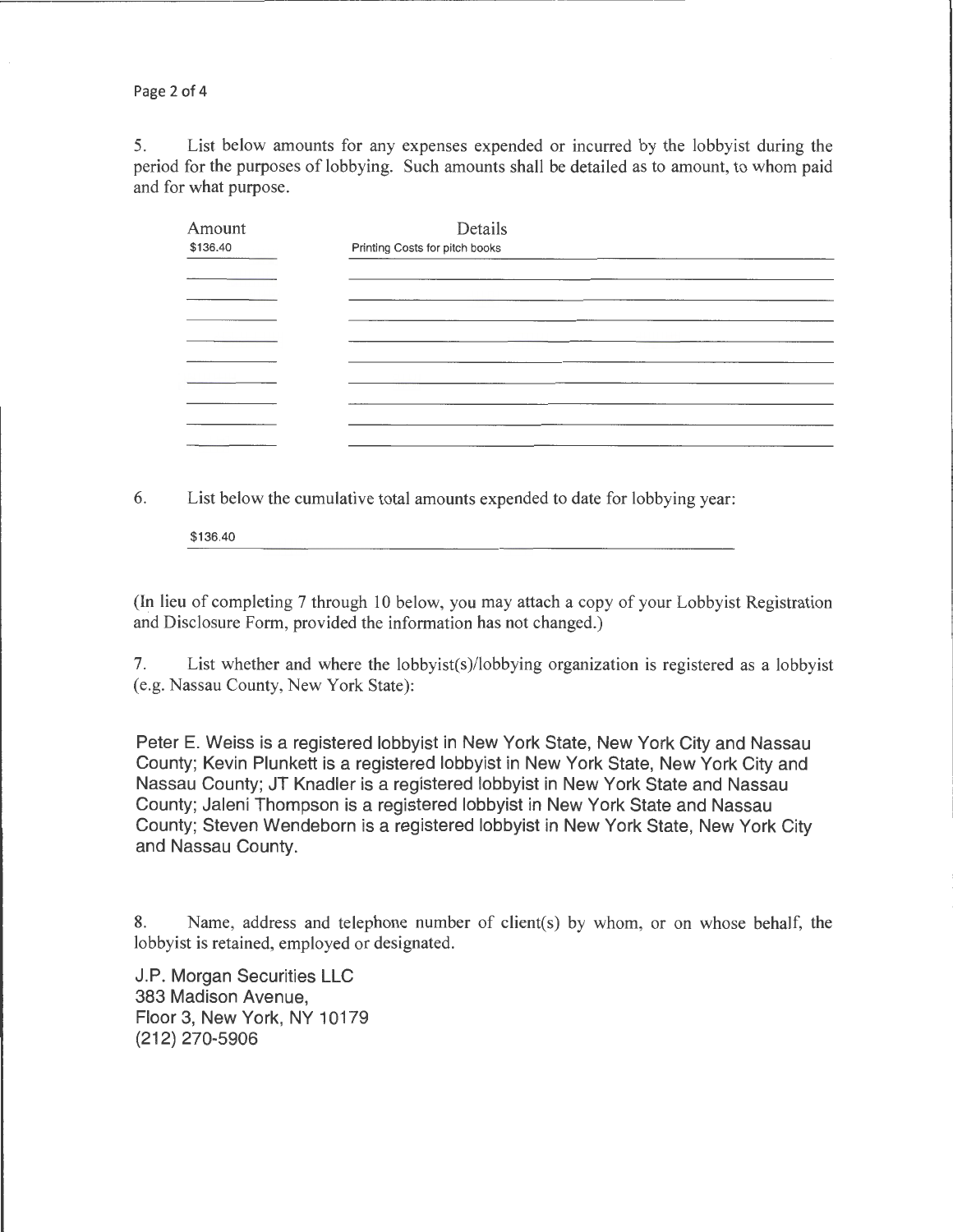Page 3 of 4

 $\hat{\mathbf{v}}$ 

9. Describe lobbying activity conducted, or to be conducted, in Nassau County, and identify client(s) for each activity listed, during the Reporting Period.

Discussion on market update and refunding opportunities; update on rating for New York counties.

10. The name of persons, organizations or governmental entities before whom the lobbyist has lobbied during the period.

Nassau County Debt Staff- Steve Conkling and Phil Wasserman.